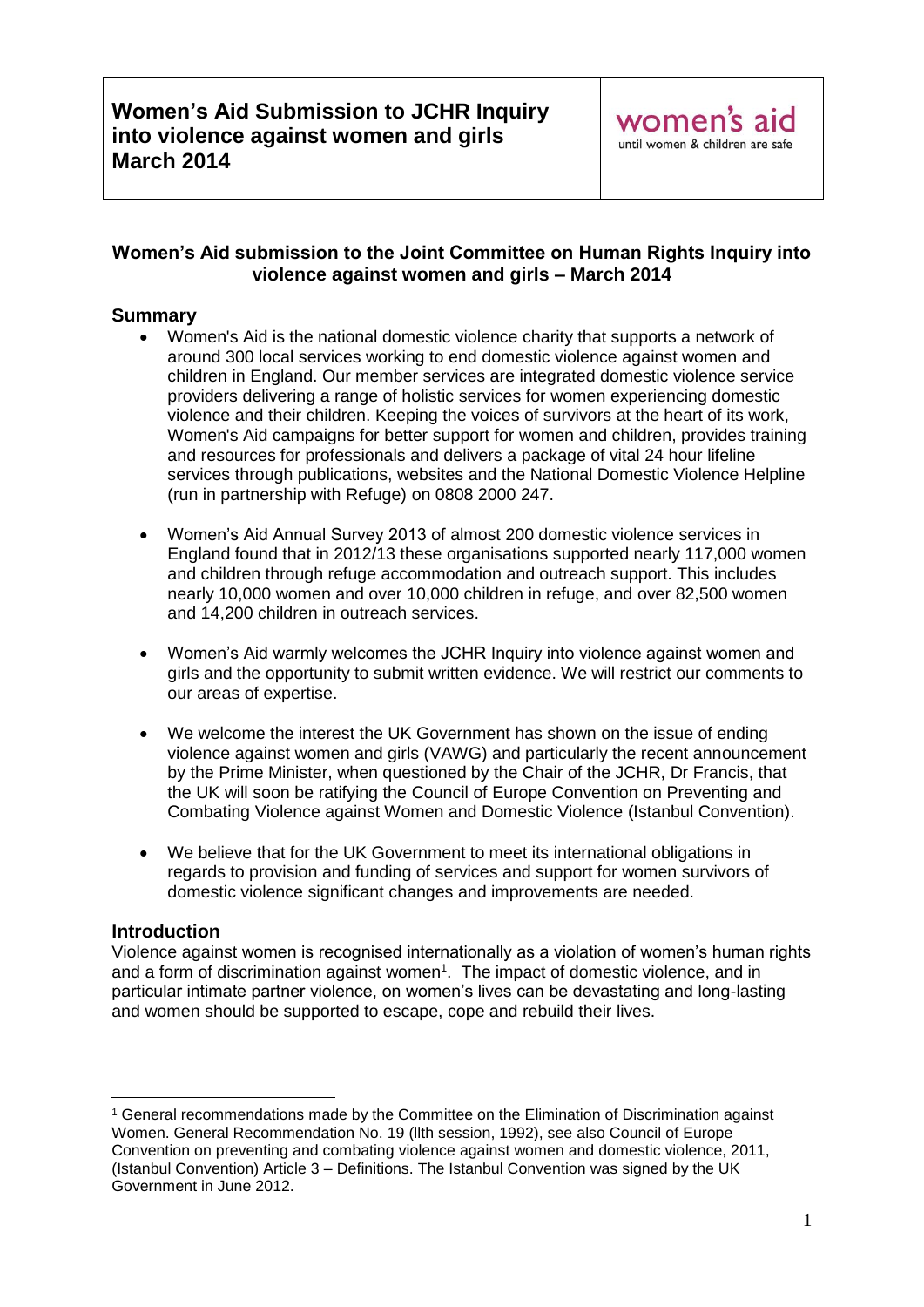We believe that there are key areas of policy and practice in England that are not compliant with the Istanbul Convention and provisions in CEDAW. We will address these areas in our written submission. They include:

- Provision and commissioning of gender-specific specialist domestic violence services that meet women's needs;
- Prevention of violence against women and girls;
- Police response to domestic violence;
- Access to justice for women survivors of domestic violence;
- The impact of welfare reform on survivors of domestic violence.

### **The extent to which the Government's VAWG Strategy provides an effective, cross-Government response**

Women's Aid welcomed the development of a cross-governmental Violence against Women and Girls (VAWG) Action Plan in 2010 and the subsequent refreshes of the document and the creation of an Inter-Ministerial Group on VAWG with representatives from across Government in recognition that VAWG is a cross-governmental issue and requires engagement from all Departments. We also welcome the leadership that the Home Secretary has demonstrated on the issue.

However, Women's Aid is concerned about the engagement from other Government Departments in the VAWG Action Plan. In particular we would like to see:

- The Department for Education ensuring all children and young people are able to access high quality education on healthy relationships in school;
- The Department of Health improving the response of t health professionals in recognising and supporting women experiencing violence;
- The Department of Communities and Local Government providing leadership to local authorities on addressing VAWG as many issues are rooted in local authority action and responsibilities they have such as housing.

**The impact of wider Government policies, such as contracting-out services, localism, reform of legal aid and welfare reform, on its compliance with the obligations under the Istanbul Convention and CEDAW in relation to VAWG** Women's Aid believes that the Government policy of localism and devolving of power and budgets to a local level without significant direction on the level of protection and support required and how to assess needs and create a level playing field, has opened up an accountability gap that has had a damaging impact on the provision of gender-specific specialist domestic violence services that women need. We provide more evidence on this in the later section on competitive tendering of services.

#### **Legal aid**

Women's Aid believes that legal aid is an essential tool for the protection of women and children from domestic violence. It enables women to secure protection orders, establish safe child contact and access safe accommodation; which in turn can empower women to escape violent relationships. We welcome the Government's decision to exempt women experiencing domestic violence from the reforms to Legal Aid but are concerned about the level of evidence which is required by women.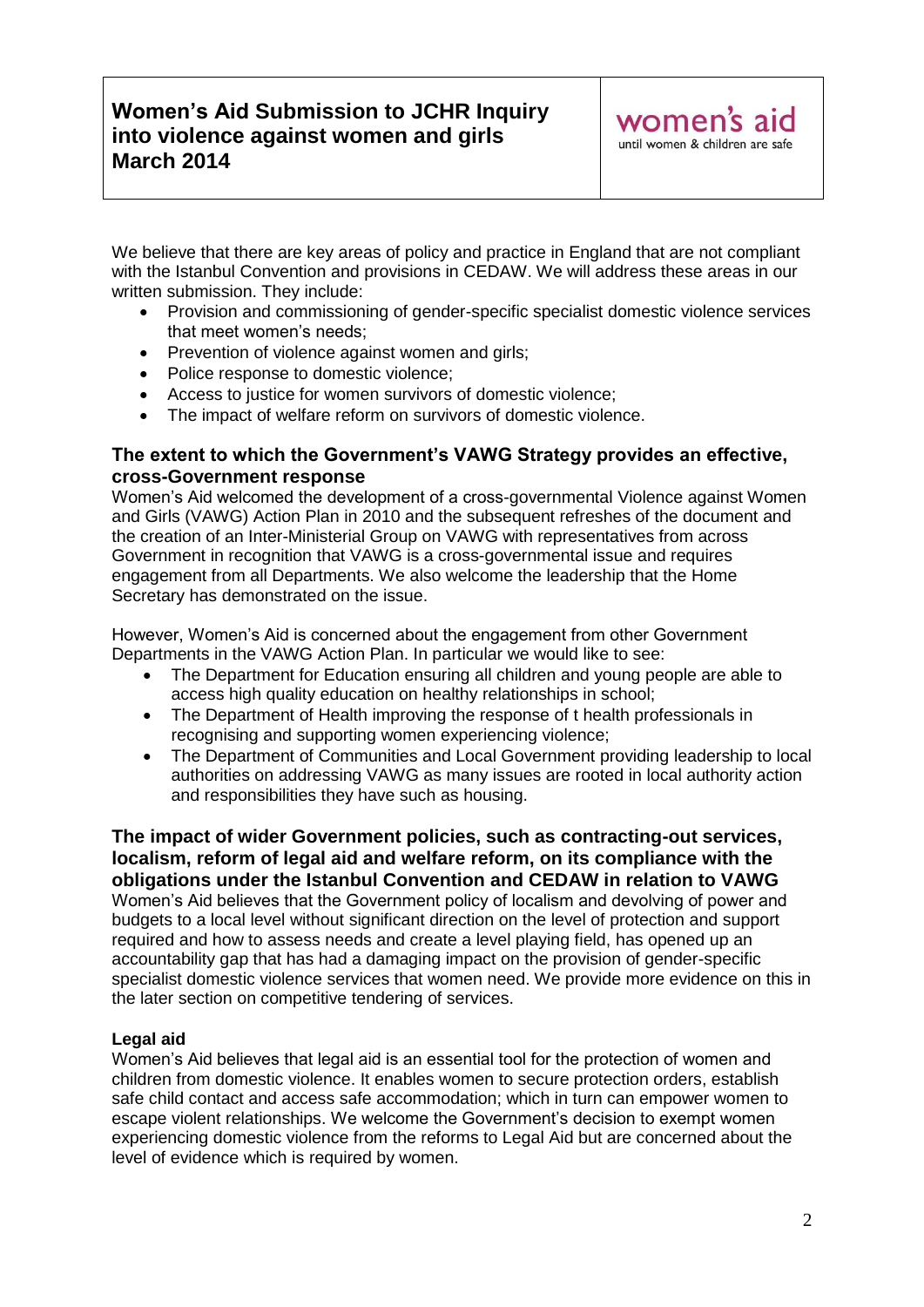A recent study conducted by Rights of Women, Women's Aid Federation England and Welsh Women's Aid shows that since April 2013:

- 50% of women do not have any of the prescribed forms of evidence in order to apply for legal aid in family law cases.
- Research suggests that 60% of women take no further action if they are not eligible for legal aid.
- Over 30% of women report finding it very difficult to find a Legal Aid solicitor.<sup>2</sup>

Women in abusive situations need to access legal aid for a multitude of reasons, from applying for injunctions against perpetrators of violence to child contact issues. The many women who are now unable to access legal aid, especially the 60% who take no further action, are potentially at much greater risk and potentially unlikely to try and seek help again from the criminal justice system. We are currently working with the Ministry of Justice as they review the evidence criteria.

In July 2013 the UN Committee on the Elimination of Discrimination Against Women (CEDAW) published their concluding observations of the seventh report of the United Kingdom. In its concluding observations the Committee was concerned that the Legal Aid, Sentencing and Punishment of Offenders Act 2012, "unduly restricts women's access to legal aid<sup>3</sup>." The observations also expressed concern about the conditions applied to accessing legal aid, including the proof that women had to present to prove domestic violence. The CEDAW Committee's concluding comments urged the UK to, "a) ensure effective access by women to courts and tribunals, in particular women victims of violence; and b) continuously assess the impact of the reforms to legal aid on the protection of women's rights<sup>4</sup>." Women's Aid supports these recommendations and calls on the Government to implement them without delay.

We believe that the reforms to Legal Aid are placing unnecessary burdens of proof on women survivors of domestic violence that restrict them from accessing vital Legal Aid and contravene the Government's obligations under CEDAW.

### **Welfare reform**

Women's Aid is very concerned about the impact of Universal Credit, the size criteria and the Benefit Cap on women survivors of domestic violence and their children.

### **Universal Credit**

Universal Credit (UC) is a single integrated payment replacing many of the out of work means-tested benefits and working tax credit and child tax credit. UC will be paid to one member of a couple. As UC will include means-tested payments that are currently paid separately, and because payments will be made monthly, the amount that one member of a couple receives in one lump sum each month is likely to be quite high. Women's Aid is concerned that a standard rule of a single household payment could present an incentive

1

<sup>2</sup> Rights of Women (2013) Evidencing domestic violence: a barrier to family law legal aid <sup>33</sup> CEDAW, Concluding Observations on the seventh periodic report of the United Kingdom of Great Britain and Northern Ireland, July 2013.

<sup>4</sup> Ibid.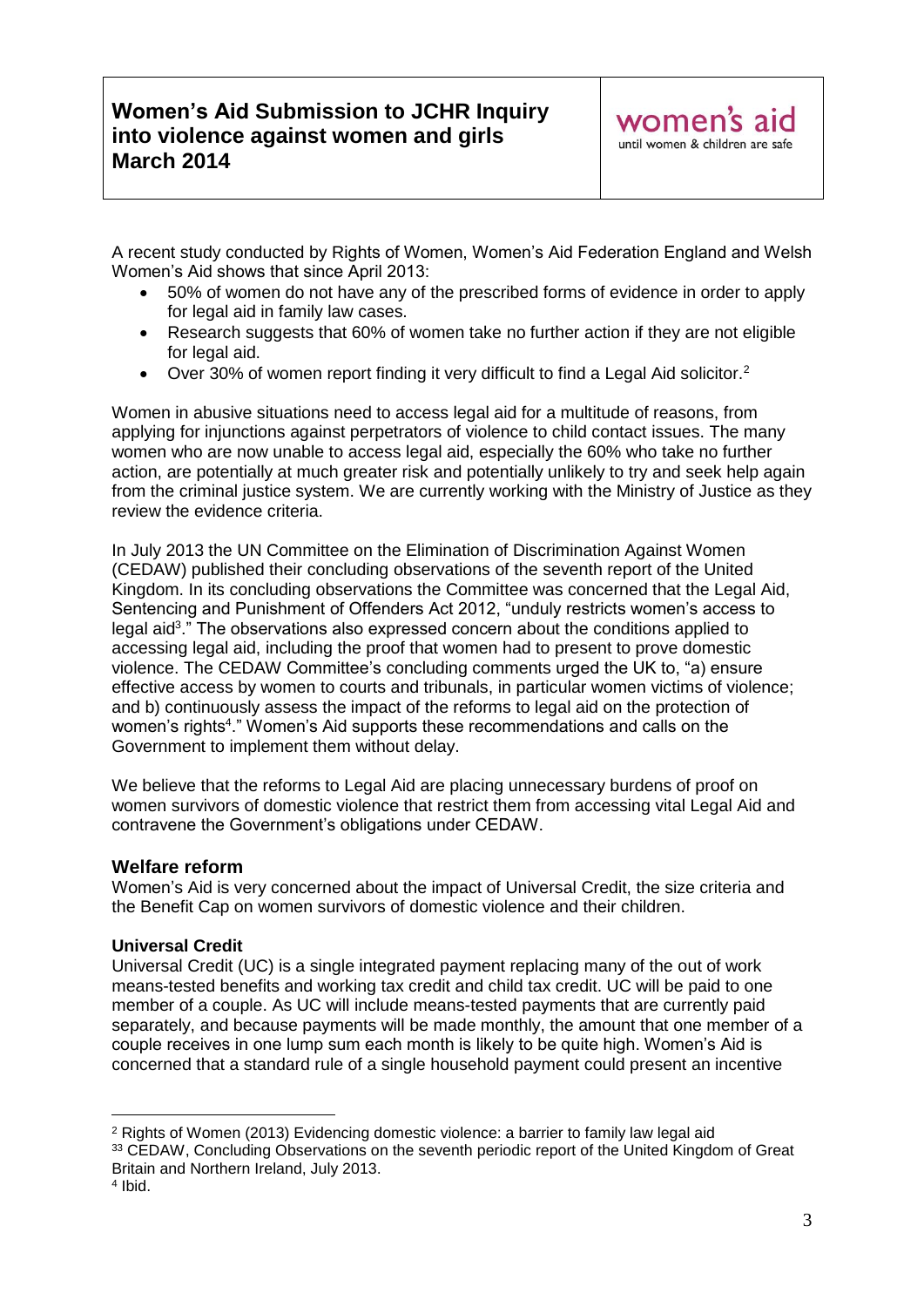and opportunity for a controlling partner to misuse this money, thus creating greater scope for financial abuse.

The Government has said that a UC award can be split between partners, but only as an exception – not as a matter of choice. DWP guidance on 'personal budgeting support' includes access to alternative payment arrangements such as split payments, indicating that payments can be split between the claimant and another person (such as a partner) where there is financial abuse. $5$ 

Whilst welcoming the recognition of domestic violence as a situation where split payments may be needed, Women's Aid is concerned that even asking for a split payment could put women at risk**.** The guidance states that a split payment can be considered where 'the couple decide to remain together in the same household and a separate claim to UC is not made'. Women's Aid's response to this DWP guidance expressed concerns that in practical terms asking for a split payment could put survivors of domestic violence at risk. Even if the perpetrator does not have to agree to a split, it is likely to become obvious that the payment has reduced (because of the size of the award). If this is only done in cases of financial or other abuse, this could put the survivor at greater risk of further abuse. It appears that the decision to make a split payment will entail a discussion with both parties before a decision can be made and both parties will be advised of the decision.<sup>6</sup> Women's Aid is working with DWP officials on this issue.

Women's Aid believes that the welfare reforms currently contravene CEDAW advice on action for the UK government. The most recent CEDAW report expressed concern that, "under the Universal Credit system, benefits and tax credit will be paid into a bank account of one member of the family, which poses risks of financial abuse for women due to power imbalance in the family, particularly if payment is made to an abusive male spouse<sup>7</sup>." The CEDAW report therefore stated that, "the Committee urges the State party to adopt preventative measures against potential exploitation of the Universal Credit system by an abusive male spouse<sup>8</sup>."

#### **Supported exempt accommodation and refuge services**

Help with housing costs for residents of supported housing (such as hostels and refuge services) have traditionally been met by Housing Benefit, under provisions called 'exempt accommodation'. The definition covers accommodation provided to a claimant by (i) an upper-tier county council, (ii) a housing association, (iii) a registered charity, or (iv) a voluntary organisation, where that body, or a person acting on its behalf, also provides the claimant with care, support or supervision. Whilst many refuge services would meet that definition a major gap in many cases is that the landlord is a housing association or similar body, with the specialist domestic violence service being a managing agent for the property, and providing support under contract to the local authority – so not providing the support 'on behalf of' the landlord. This is a common arrangement across the supported housing sector.

<u>.</u>

<sup>5</sup> <http://www.dwp.gov.uk/policy/welfare-reform/universal-credit/latest-on-universal-credit/>

<sup>&</sup>lt;sup>6</sup> HL Hansard 14 January 2014 col WA14

<sup>7</sup> CEDAW, Concluding Observations on the seventh periodic report of the United Kingdom of Great Britain and Northern Ireland, July 2013.

<sup>8</sup> Ibid.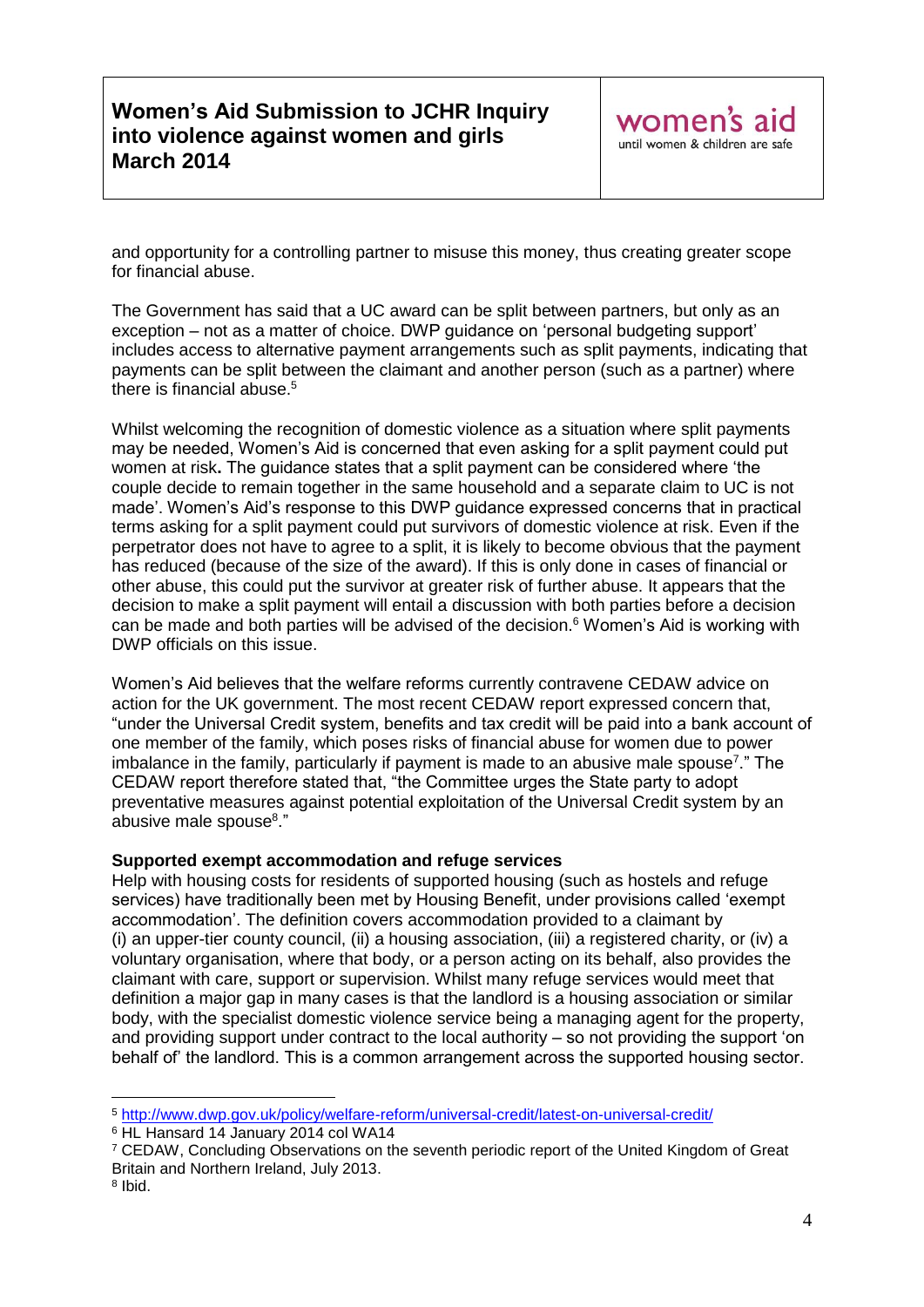Other gaps are where the landlord is a local council's housing authority.

Housing support for residents under 'exempt accommodation' rules remains with Housing Benefit, being excluded from the housing costs covered by Universal Credit. A key problem with Universal Credit housing costs is that Universal Credit will be assessed on a whole month basis and paid monthly. It will also (in most cases) be paid direct to the individual claimant rather than the landlord. If survivors in refuge services had been subject to Universal Credit rules, providers could have been left without payments for a short stay. Exempt accommodation is also ignored in the calculation of the Benefit Cap and size criteria.

On 12 February 2014 the Welfare Reform Minister, Lord Freud, appeared in front of the Work and Pensions Select Committee and stated that supported accommodation would be defined in a broader way in order to protect more hostels and refuges.<sup>9</sup> However, it appears that any revised definition will apply to the size criteria rules (see below). Women's Aid welcomes this announcement and the additional protection from welfare reform for refuge services.

#### **The size criteria (Spare Room Subsidy or 'bedroom tax')**

Individuals in council or housing association properties who currently use housing benefit to pay for some, or all, of their rent but have spare bedrooms may now see their housing benefit decrease. The total amount of eligible rent used to calculate housing benefit available for a property will be reduced by 14% if there is one extra bedroom and by 25% if there are two or more spare bedrooms. This may affect some families who have settled in a new home following a period in temporary accommodation such as a refuge service may be under pressure to move again because they are deemed to be under-occupying, creating further disruption and distress. Discretionary Housing Payments (DHPs) are unlikely to be adequate as no payment can be guaranteed nor is it likely to be sufficient to meet ongoing housing needs. The National Housing Federation has recently reported that demand for DHPs has risen, and the likelihood of getting help has diminished<sup>10</sup>.

The size criteria has also been applied to some survivors of domestic violence living in a home which has been made safe through sanctuary measures (such as a panic alarm). Women's Aid is concerned that in some cases, local authorities have suggested that she should take a lodger, or move to a smaller property. Women's Aid is concerned that this advice could put the survivor, and any lodger, at risk. Women's Aid has also supported a judicial review of the size criteria. This involved 'A' and her 10-year-old son, who are only entitled to receive housing benefit for a two-bedroom property. However they live in a threebedroom property which has been specially adapted for them by the police, as her life and physical safety are at risk from an ex-partner with a history of serious violence. She has had a 'panic space' installed in her home, and specialist 'sanctuary system' installed. This includes expensive reinforced doors, electric alarms, a marker on the house and alarms linked to the police station. She has now been told that her housing benefit is to be reduced by 14%.<sup>11</sup>

1

<sup>9</sup> <http://data.parliament.uk/writtenevidence/WrittenEvidence.svc/EvidenceHtml/6101>

<sup>10</sup> [http://www.housing.org.uk/media/press-releases/vulnerable-cut-off-from-bedroom-tax-relief-as](http://www.housing.org.uk/media/press-releases/vulnerable-cut-off-from-bedroom-tax-relief-as-demand-for-emergency-help-tri)[demand-for-emergency-help-tri](http://www.housing.org.uk/media/press-releases/vulnerable-cut-off-from-bedroom-tax-relief-as-demand-for-emergency-help-tri) 

<sup>11</sup> [http://www.hmbsolicitors.co.uk/news/category/item/?asset\\_id=1521](http://www.hmbsolicitors.co.uk/news/category/item/?asset_id=1521)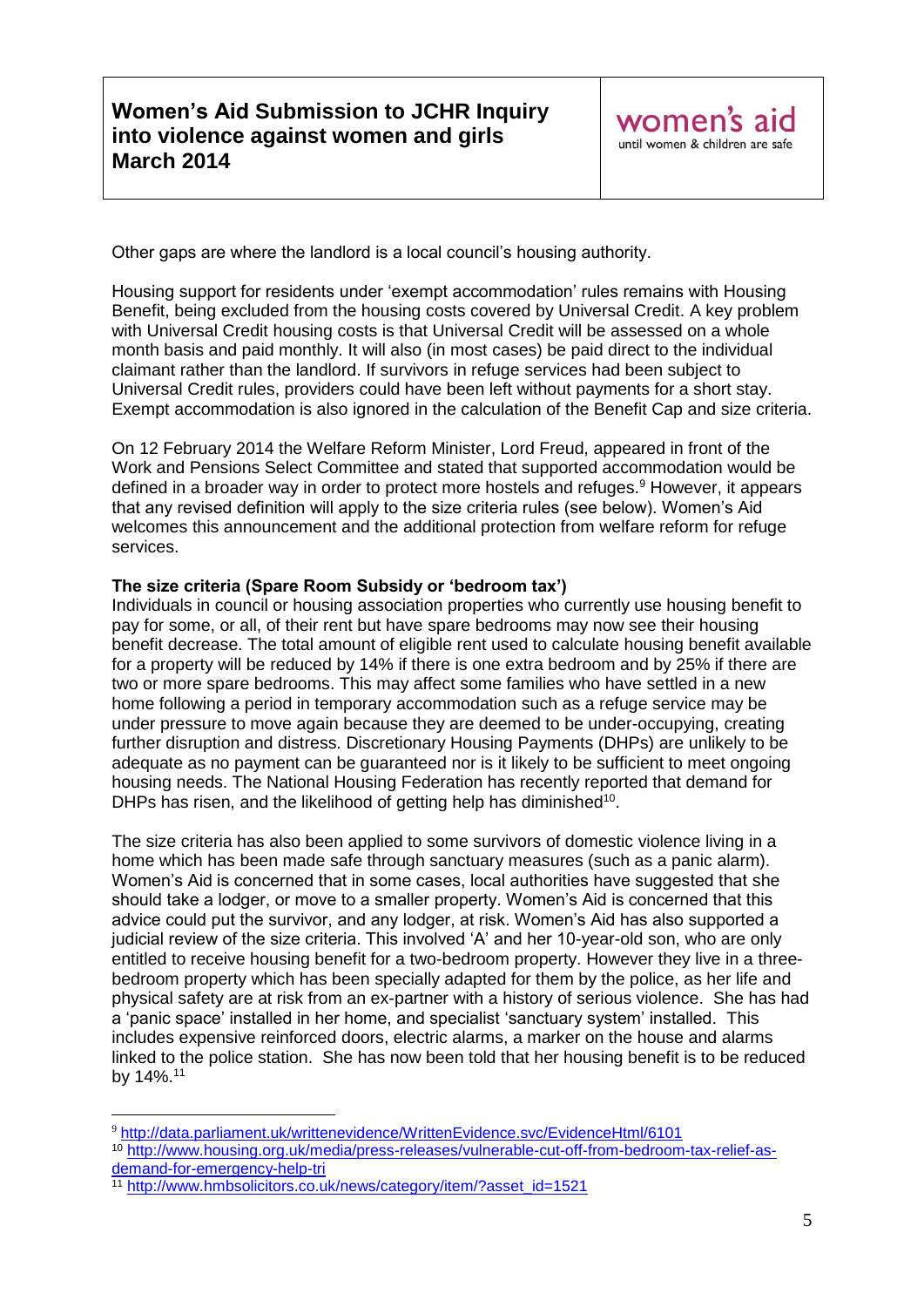### *Good practice*

Swindon Women's Aid, successfully lobbied to get cross party support in Swindon Borough Council to exempt and make DHPs available for all sanctuary scheme properties in Swindon from the size criteria. Women's Aid welcomes the move taken by Swindon Borough Council and call on all other councils in England to follow their lead and place the needs of women and children at the heart of their policy decision.

### **The Benefit Cap**

Women's Aid has been concerned that the Benefit Cap could result in survivors either not leaving a violent relationship (because of fears that refuge costs will not be covered) or returning to a violent relationship when finances become difficult. A survey by the Chartered Institute of Housing of the impact of the Benefit Cap in Haringey also uncovered "several reports" of women choosing to stay with violent partners who had a job, because they believed that if they took the children and left the family home they would be subject to the benefit cap.<sup>12</sup>

Dual housing costs are also an issue relating to the Benefit Cap. People can claim housing benefit (or, at some point in the future, Universal Credit housing element) for two rents (for any temporary accommodation they have fled to as well as their home if they intend to return). This is a vital support to enable survivors to return home when it is safe to do so (eg when the home is made safe through sanctuary measures or if the perpetrator has been dealt with). Having benefit for two rents will mean that someone will inevitably be subject to the Benefit Cap. Dual housing payments may be needed when someone is in any temporary accommodation, not just a refuge service.

As noted above, amendments to the regulations should ensure that most refuge services are covered under Housing Benefit and Universal Credit regulations, so the housing costs of most refuge services should be disregarded in the calculation of the Benefit Cap. However housing payments for other forms of temporary accommodation outside of any new protection would remain subject to the Benefit Cap.

### **The adequacy of support services for victims of violence in line with the standards required by the Istanbul Convention and CEDAW, including the impact of competitive tendering on service provision**

Dedicated specialist gender- specific specialist domestic violence services have been provided in England for around 40 years. These services are vital for women escaping domestic violence. They provide emergency, temporary accommodation in crisis situations for women, including advice, information and support for both women and children. In addition many services also provide outreach, resettlement, support groups and other projects for survivors.

Women's Aid is concerned about the impact funding cuts is having on specialist genderspecific services.

<sup>1</sup> <sup>12</sup> [http://www.theguardian.com/society/2013/oct/23/benefit-cap-failing-achieve-aims.](http://www.theguardian.com/society/2013/oct/23/benefit-cap-failing-achieve-aims)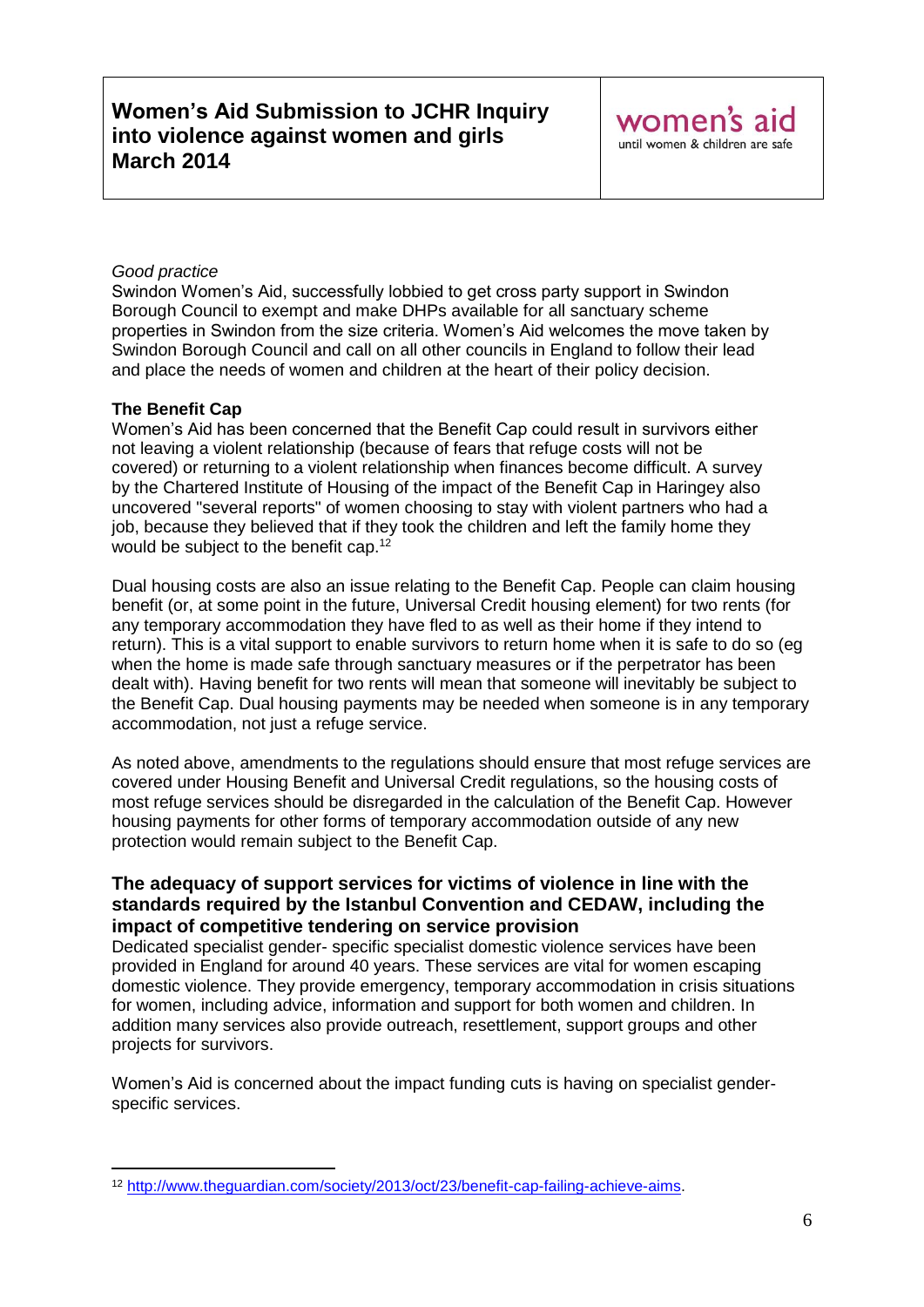Women's Aid has shown that there is a crisis of funding for specialist services to meet the needs of survivors of domestic violence<sup>13</sup>. These services offer holistic women-only support, providing a safe space in which women and their children can rebuild their lives. Services that best meet women's needs, and what women want, are those that are dedicated genderspecific services delivering specialist support $14$ .

However, these services are under threat. Between 2010/11 and 2011/12 domestic and sexual violence services saw funding cuts of 31%<sup>15</sup>. These cuts are drastically affecting gender-specific specialist services and the women they support. We know that localism is opening up an accountability vacuum for the funding of these services. The government should issue stronger guidance on commissioning to ensure that there is good service provision is available in sufficient numbers to match the population across the country. Furthermore, the commissioning process doesn't always contain the expertise needed to commission specialist domestic violence services.

Women's Aid Annual Surveys of member services in 2012 *and* 2013 showed that around a third of respondents that were currently receiving local authority funding stated they would receive less funding in the next financial year (33% and 30% respectively). Women's Aid Annual Survey in 2013 also showed that nearly half of respondents (48%) were running services without any funding at all. This included six refuge services and nine helpline services<sup>16</sup>. The sustainability of the domestic violence sector is crucial to enable specialist services to offer the support that women survivors of domestic violence want and need.

Many women have to move from their local area in order to be safe – government research has found that 70% of referrals to refuge services in England are from local authority areas outside of the one in which the service is located.<sup>i</sup> Women who travel out of area do so for reasons of necessity, because they cannot be safe in their area. This is particularly so for BME women in small tight-knit communities who cannot 'disappear' in their immediate locality. The worrying trend towards allocating refuge space quotas for 'locally-connected' women can mean women and their children are unable to access safety and support at the point of need.

Despite this, many local authorities are reluctant to spend money on refuge services in their area which may not help 'local residents'. Anecdotally Women's Aid hears that as more refuge provision is cut back nationally, the less likely that local authorities are to fund their own provision.

#### **Localism and competitive tendering**

Due to localism and devolving of power and budgets to local authorities commissioning of domestic violence support services is now undertaken by local agencies. We have seen a trend moving away from commissioning specialist services towards generic services from non-specialist housing associations.

<u>.</u>

<sup>13</sup> *A growing crisis of unmet need*. Women's Aid (2013)

<sup>14</sup> *Why women only?* Women's Resource Centre (2007).

<sup>15</sup> Towers, J and Walby, S (February 2012) *Measuring the impact of cuts in public expenditure on the provision of services to prevent violence against women and girls*. Lancaster University.

<sup>16</sup> Women's Aid Annual Survey 2013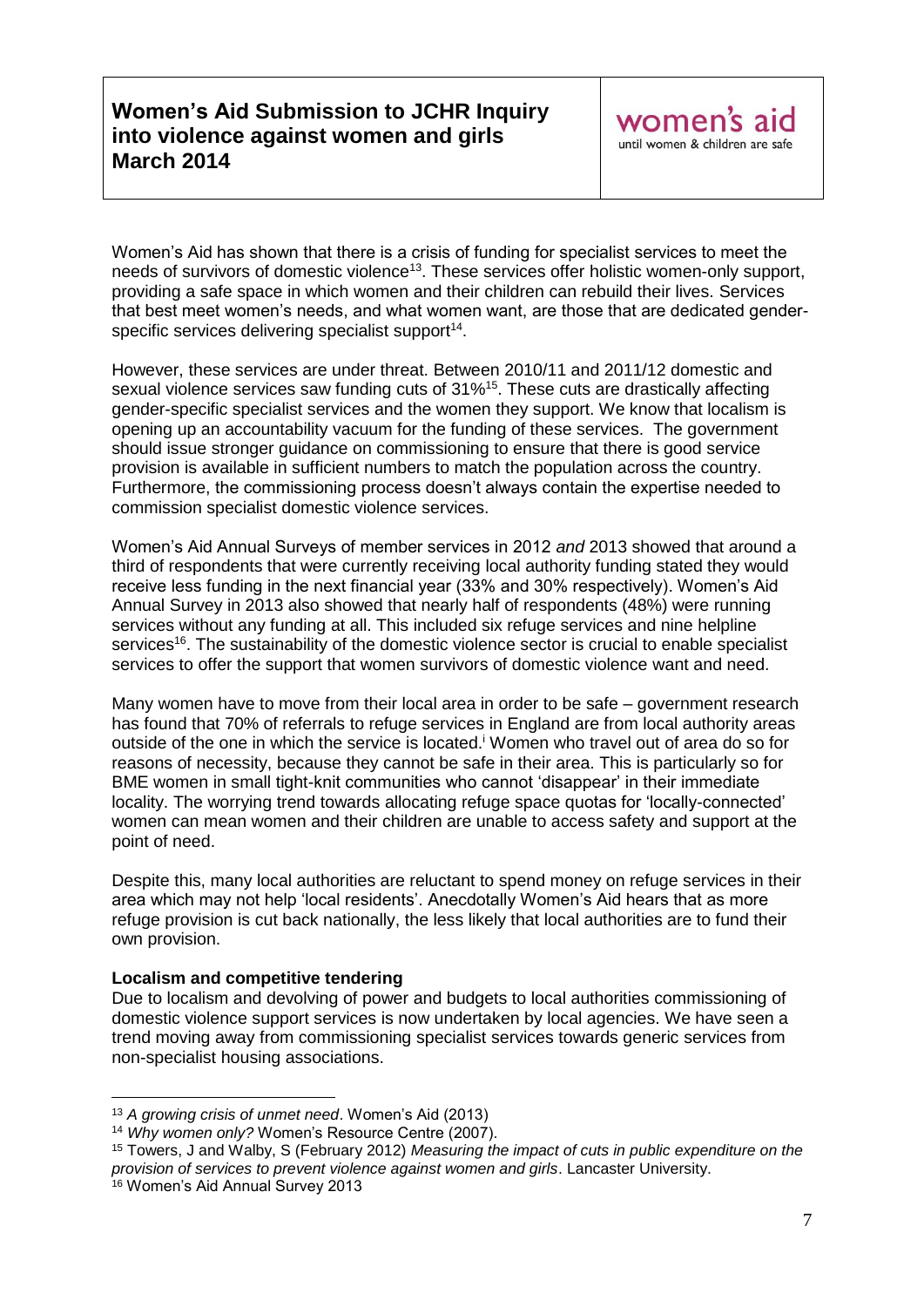We are aware that some local authority commissioners are focusing on reducing cost without first understanding local need or provision, or making efforts to level the playing field for services. The lack of capacity in the specialist domestic violence sector for business development, marketing or tender writing is acute and is felt much more severely than in other parts of the voluntary sector.

In some areas, including Devon, tenders are being won without including provision for refuge support, but only crisis accommodation or safe housing. Refuge provision for women includes wrap-around care and support to enable women to cope and rebuild their lives – not a just a bed. Without adequate provision the government is not fulfilling its responsibility under article 22 of the Istanbul Convention.

While localism is an opportunity for commissioners to harness local, grass-roots, expertise that has evolved and developed in the domestic violence sector. This does not seem to be happening. Women's Aid is concerned that in some areas local authorities commissioners appear to be using competitive tendering to commission a service with little account for the quality of the service or the experience of service users. This poses a significant risk to the provision of good quality specialist domestic violence services for women and the long term viability of the sector.

The level of support services for survivors of violence in England does not meet the Council of Europe's recommended levels, one refuge space per 10,000 population, and has also drawn criticism from the latest CEDAW report.

CEDAW was concerned that, "the austerity measures introduced by the State party have resulted in serious cuts in funding for organisations providing social services to women, including those providing for women only……It is also concerned that the State party resorts to commissioning women's services instead of direct funding, which allegedly risks undermining the provision of these services. The Committee is further concerned that budgetary cuts in the public sector, disproportionately affect women, due to their concentration in this sector<sup>17</sup>."

The CEDAW Committee, "urges the State party to mitigate the impact of austerity measures on women and services provided to women, particularly women with disabilities and older women. It should also ensure that Spending Reviews continuously focus on measuring and balancing the impact of austerity measures on women's rights. It should further review the policy of commissioning services wherever this may undermine the provision of specialised women's services.<sup>18</sup>"

### **The adequacy of the response of the police, prosecution and judiciary to VAWG**

Women's Aid believes that there is currently an inadequate response to domestic violence from the police, prosecution services and justice system. We believe that the Committee

<u>.</u>

<sup>&</sup>lt;sup>17</sup> CEDAW. Concluding Observations on the seventh periodic report of the United Kingdom of Great Britain and Northern Ireland, July 2013.

<sup>18</sup> Ibid.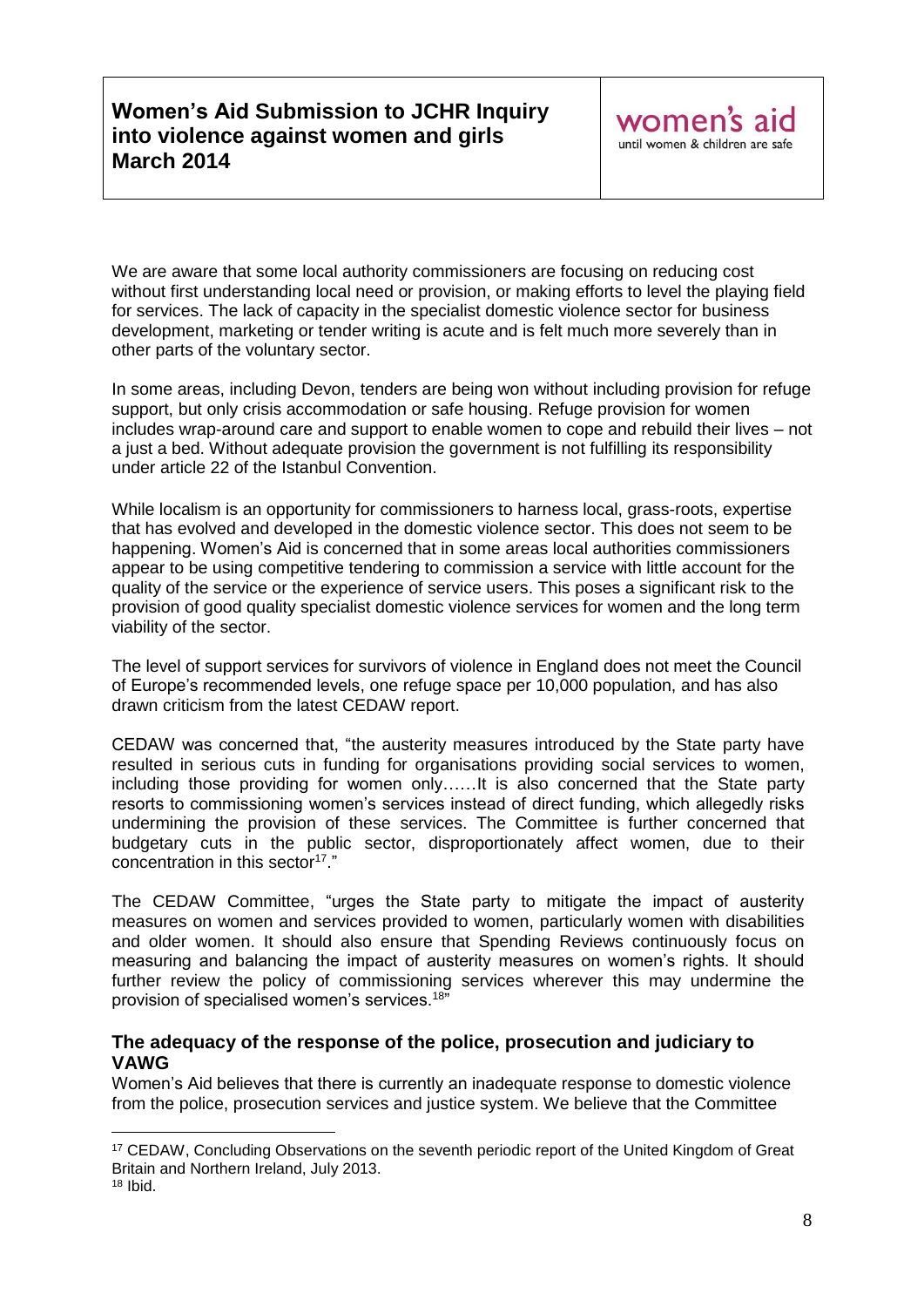should take into account two upcoming reports and publications that should feed into the Inquiry on these issues:

- The All Party Parliamentary Group on Domestic and Sexual Violence will be publishing its Inquiry report on access to justice for women on 10 March 2014.
- Her Majesty's Inspectorate of the Constabulary (HMIC) will also be publishing the report of its Inquiry (requested by the Home Secretary) on the police response to domestic violence at the end of March 2014<sup>19</sup>.

### **Police response to domestic violence**

<u>.</u>

Women's Aid is aware of a very varied police response to domestic violence across England. We are very concerned about the impact of the frequently negative police response to domestic violence, as poor responses can ultimately contribute to domestic violence homicides and a plethora of other forms of physical and psychological harm. Poor responses can also result in many women not wanting to report domestic violence and continuing to experienced violence. There are some examples where the police response is very good and women feel supported throughout any investigations but these good responses tend to be down to a single officer's commitment to protecting women from domestic violence rather than a force-wide good response to domestic violence.

Women's Aid supported the Inquiry into Women's Access to Justice conducted by the All Party-Parliamentary Group on Domestic and Sexual Violence. The majority of women survivors of domestic violence who responded to this Inquiry had negative experiences with the police and felt that they were not properly supported or protected and the perpetrators were not effectively dealt with.

The most significant issues with the police response to domestic violence according to survivors include:

- A lack of training for officers on domestic violence and a lack of understanding around the complexity of abusive relationships and why women find it difficult to leave.
- A lack of understanding of coercive control and psychological abuse.
- A lack of specialist domestic violence officers. Many women who report good experiences with the police were in contact with specialist officers.
- A lack of a gendered approach to domestic violence despite the overwhelming evidence that men are the primary perpetrators and women the primary victims.
- Fear that the police are unable to provide suitable protection for them or deal with the perpetrator adequately.

Other key issues with the police responses to domestic violence include:

 A lack of diversity within the police force (for example there are few women or BME officers in leadership positions in the police) which leads to a lack of understanding of issues that affect different groups of people, including domestic violence.

<sup>&</sup>lt;sup>19</sup> The Home Secretary announced a Her Majesty's Inspectorate Constabulary (HMIC) inspection of all police force's handling of domestic violence cases in August 2013 after three very high profile domestic violence homicides in Essex. The aim of the inspection is to investigate how all police forces are tackling domestic violence, protecting survivors and dealing with perpetrators. The inspection will be reporting in March 2014.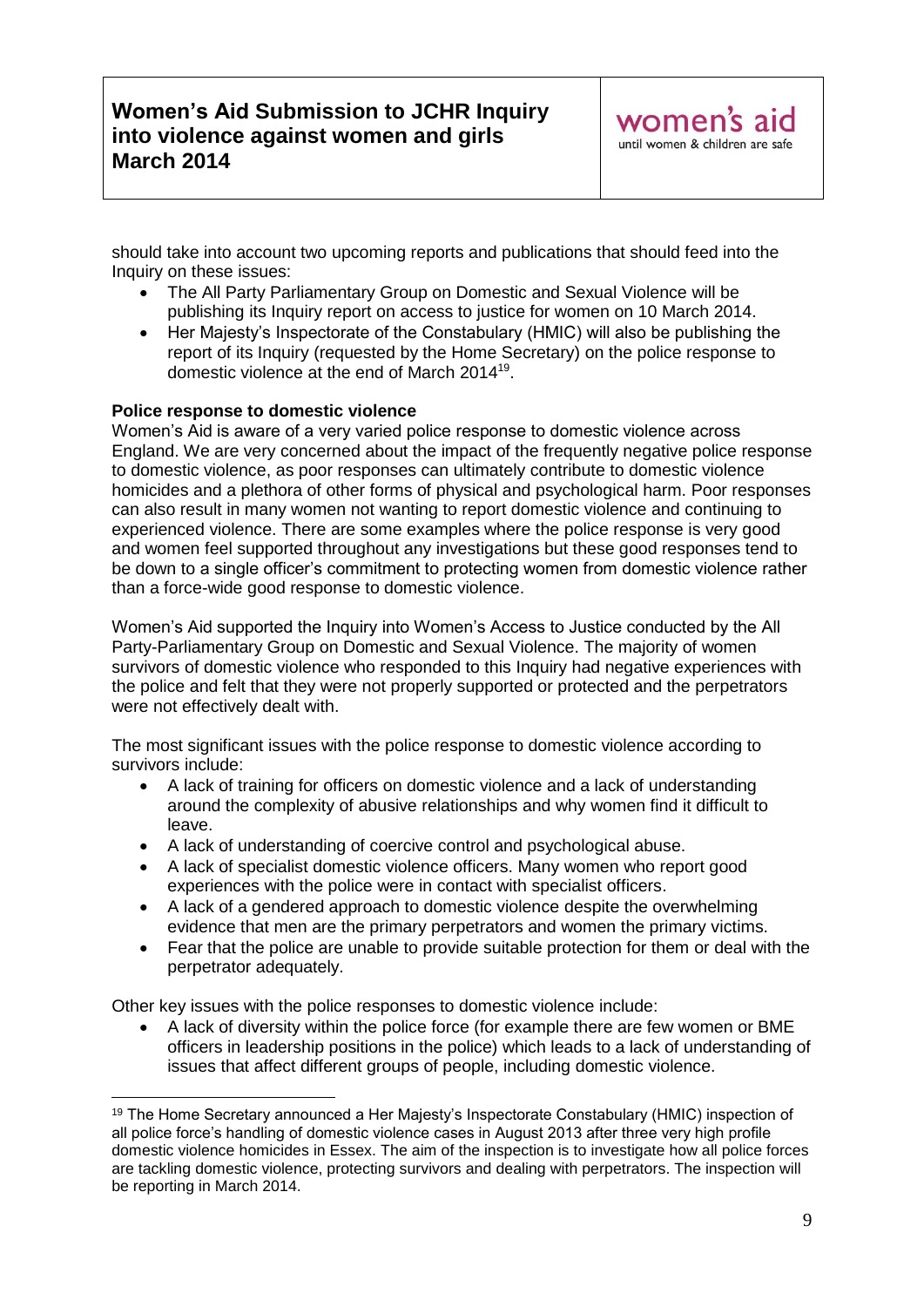- A lack of leadership within the police on domestic violence
- A culture in the police that doesn't understand the impact and gendered nature of domestic violence and leads to disbelief and suspicion towards women survivors of domestic violence.
- An inconsistent approach to the investigation of domestic violence.
- An over reliance on victims as witnesses and insufficient evidence gathering when they attend the incident.
- The assumption that there is a 'perfect victim' who will present themselves according to the police's attitudes on how a 'real' victim should act. These assumptions are particularly challenging for black and minority ethnic (BME) women, disabled women, women who abuse substances, women offenders and sex workers as the police will also be informed by their attitudes towards those groups of women as well.
- Police minimising the impact of domestic violence related crimes.

On average two women every week in the UK are killed by a partner or former partner. This statistic has hardly changed despite numerous commitments from the police and government to effectively tackle domestic violence and the fact that many women are killed are known to statutory services.

#### **Access to justice**

<u>.</u>

We do not believe that currently all women survivors of domestic violence have access to criminal or family justice and this is unacceptable. There is also a failure in the system to address the most pervasive form of intimate partner violence - coercive control. This gap means the courts only address individual incident of violence which is often not considered enough for prosecution and perpetrators are able to avoid punishment.

- In 2012/13 there were 88,110 domestic violence cases in England and Wales that were referred to the CPS.
- Of the cases referred to the CPS the decision to charge was made in 64.6% of cases.
- $\bullet$  In 2012/13 70,702 defendants were prosecuted, a fall of 11.1% on 2011/12<sup>20</sup>.
- A 2009 review by the Association of Chief Police Officers stated that "about a quarter of incidents recorded by the police result in arrest, while only 1.5- 5% of incidents result in conviction<sup>21</sup>."

We are aware of work that the CPS are doing to improve their handling of domestic violence cases and response to domestic violence victims. This includes face to face training for all their prosecutors in domestic violence and offering a range of e-learning for them on specific domestic violence issues.

The concept of the 'perfect victim' or 'perfect witness' still pervades the justice system today and often women are not treated as survivors of intimate partner violence, a devastating and traumatising experience, but as witnesses. Women's Aid has received reports from survivor that they have not been offered the safety precautions that they need such as giving video

<sup>20</sup> House of Commons Library Note Domestic Violence (December 2013)

<sup>21</sup> ACPO, *Tackling perpetrators of violence against women and girls*, *ACPO Review for the Home Secretary*, September 2009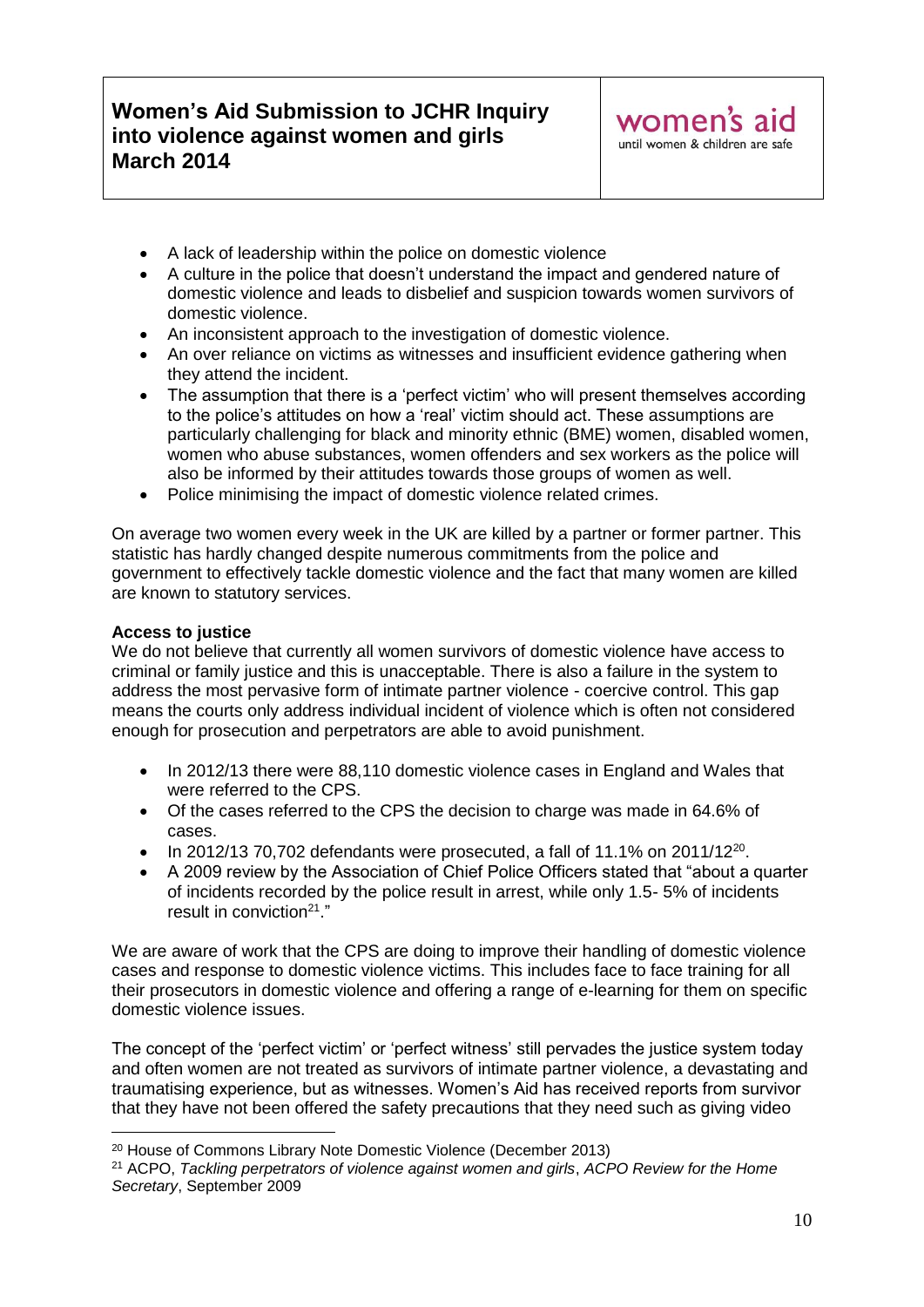evidence, evidence behind a screen or separate waiting areas in family courts – safety precautions that enable them to go through the justice process.

Attrition rates for domestic violence are high and prosecution rates have decreased in the last year. We know from experience that when women are supported by specialist services such as Independent Domestic Violence Advocates (IDVAs), dedicated specialist domestic violence services or by well trained police professionals usually based in specialist domestic violence police units, they are more likely to have a successful outcome in court. Initiatives such as Specialist Domestic Violence Courts (SDVCs) are also shown to support women through the difficult justice process to a successful outcome. Specialist gender specific domestic violence services such as those that many Women's Aid members run are also vital in offering refuge or outreach support to women survivors of domestic violence going through the criminal justice process.

Child contact is used by perpetrators to further control and hold power over women survivors of domestic violence and there is a presumption in family law courts that contact is always in the best interests of the child. Article 31 1) of the Istanbul Convention requires all incidents of violence covered by the Convention to be taken into account in the determination of custody and visitation rights. Currently this is not the case. Courts need to take this into account and priorities the right to life of the survivor and their children and professionals need a better understanding of domestic violence and the impact on women and their children when dealing with child contact cases.

Cuts to legal aid and stringent evidence criteria for proving domestic violence are also restricting women's access to justice. These changes to the legal aid system which came into effect in April 2013, through the Legal Aid Sentencing and Punishment of Offender Act 2012 (LASPO). Common complaints include women being denied legal aid because they are not able to produce evidence of domestic violence and this leading to women either withdrawing from the case or representing themselves in court against the perpetrator.

Women's Aid believes that to improve access to justice for women survivors of domestic violence in England all frontline justice professionals should have specialist-led domestic violence training. Also information and communication with the woman about the progress of prosecutions and court cases should improve drastically and safety facilities such as separate waiting areas should be available at all court facilities and the ability to provide video evidence in a safe women only space such as a women's centre.

#### **Legislative reform**

The current legal system in England does not criminalise coercive and controlling behaviour that happens within an intimate relationship; however as soon as the relationship ends that behaviour is criminalised by stalking laws. Recent research has identified this gap and states, "quite suddenly, context matters; ongoing conduct becomes legally significant, as do the nonphysical harms that result when a person is subjected to power and control. In its approach to stalking, the law adopts a model of crime that, nomenclature aside, seems more